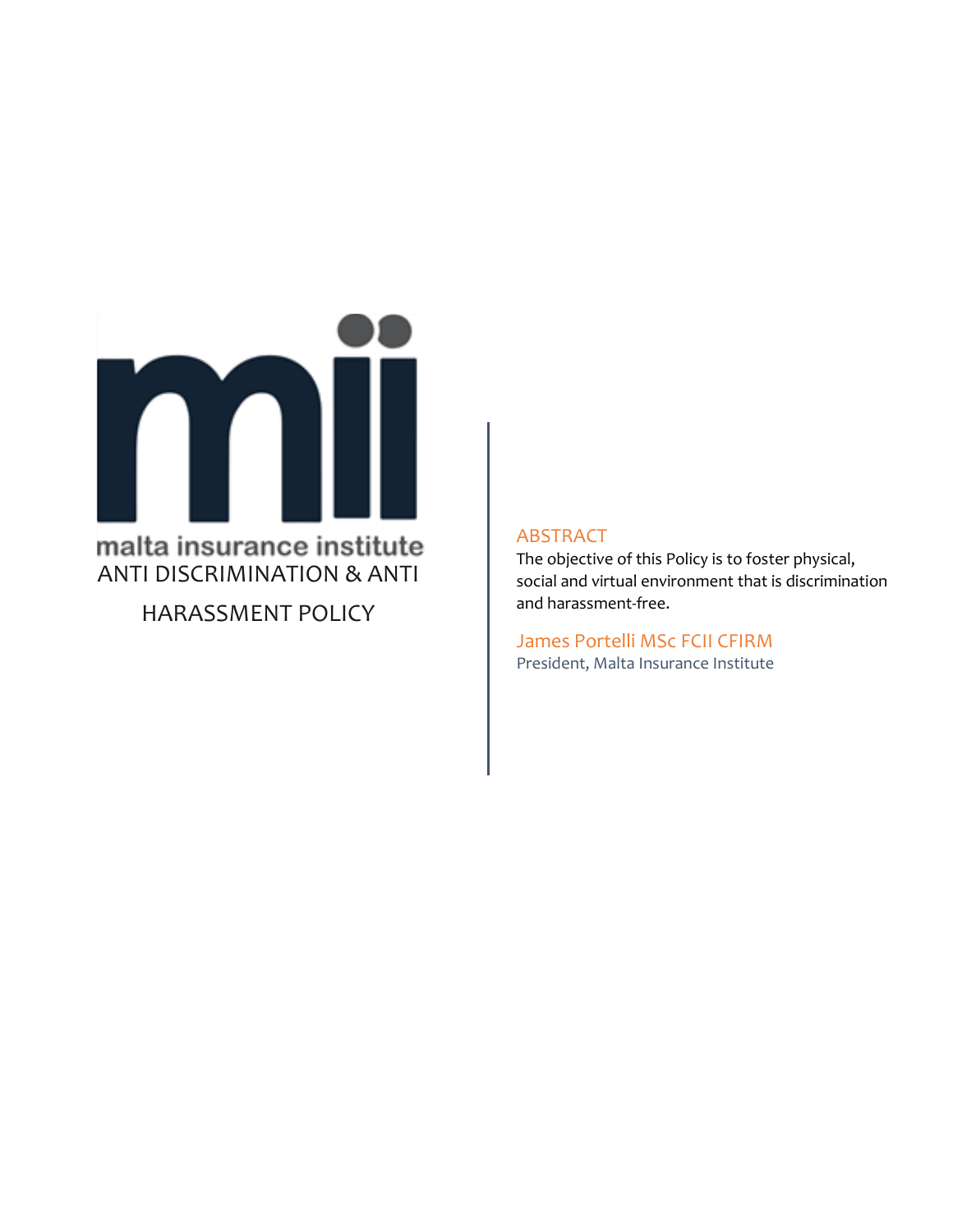# Anti-discrimination and anti-harassment policy

## 1. Overview and Objectives

It is the policy of the Malta Insurance Institute (MII) to provide a working environment, free of discrimination or harassment based on sex, race, colour, religion, national origin, age, disability, pregnancy, genetic information, sexual orientation and or any other legally protected status. Any manner or form of such discrimination or harassment is expressly prohibited. The purpose of this policy is to state clearly the MII's commitment against any form of discrimination harassment among its members or related parties. This policy applies to all members, associated or affiliated entities, applicants, students, guests, and other persons in any way connected with MII whether at its premises or any physical location where it may be conducting its business and or is present or virtually whether through correspondence, through social media platforms or any other platform and or medium of communication or contact at any other location.

### 2. Definitions

**Discrimination or harassment**: Could be verbal, graphic or physical conduct that shows hostility toward an individual or class of individuals because of their sex, race, color, religion, national origin, age, disability, pregnancy, genetic information, sexual orientation and or other legally protected status, and that

- a. has the purpose or effect of unreasonably interfering with an individual's status or performance with MII
- b. has the purpose or effect of creating an intimidation, hostility, or offense; or
- c. otherwise adversely affects a person's opportunities.

Harassment may include, without limitation, verbal or written harassment (epithets, derogatory statements, and slurs), physical harassment (assault, physical interference with normal work), visual harassment (posters, cartoons, drawings) and innuendo.

**Sexual Harassment**: defines a form of sexual misconduct undermining the integrity of the relationship, internally, between members and, externally, between members and any connected parties. MII endeavours to guarantee an environment that is free from unsolicited and unwelcome sexual overtures. Sexual harassment does not refer to occasional compliments of a socially acceptable nature. It refers to behaviour which is not welcome, which is personally offensive, which debilitates morale, and which therefore interferes with MII's ability to function efficiently and in a legally and socially acceptable manner.

**Sexual misconduct** is defined as unwelcome sexual advances, requests for sexual favour or other verbal or physical conduct of a sexual nature when:

- 1. Such comments, advances or other conduct or the individual's response to them affects the individual's membership, relations or conduct of business with MII, or
- 2. The conduct unreasonably interferes with the person's standing within MII or creates an intimidating, hostile, or offensive work environment.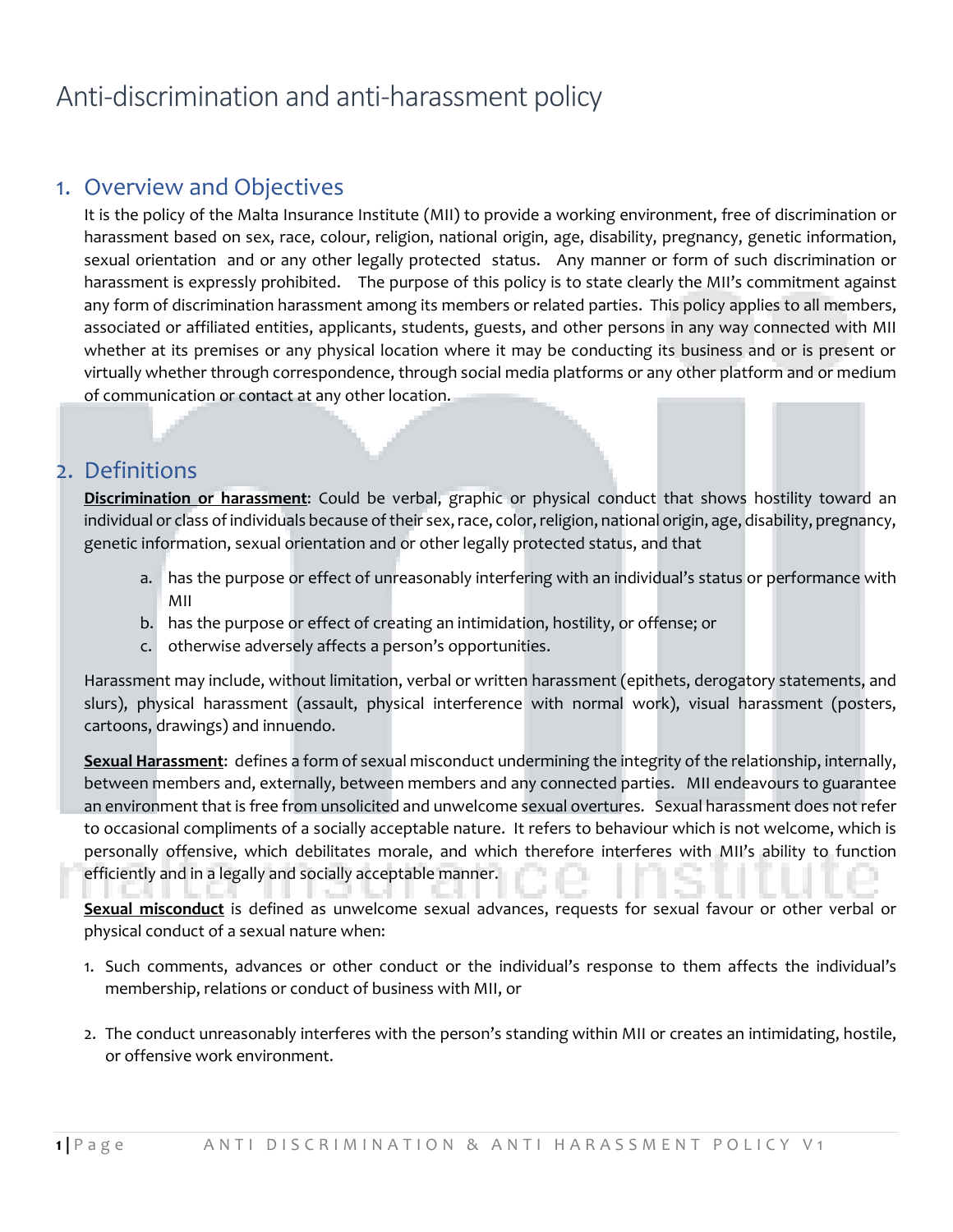Sexual harassment or misconduct includes, but is not limited to:

Verbal harassment, such as: sexual innuendo; comments or jokes of a sexual nature; threats or slurs; remarks about an individual's physical anatomy or orientation; demands or requests for sexual favours; or sexually explicit communications, including in-person, telephone, written, or electronic mail.

### **Prohibited Practices** include the following:

- 1. Physical harassment, such as sexual advances, touching (or the threat to touch) in a sexual manner, physical interference with normal work or movement, or otherwise invading the personal privacy of another person.
- 2. Unwelcome social advances, such as repeated requests for social dates or any other non-institute/business related activity where the invitee has already indicated that she/he is not willing to accept such invitations.
- 3. Distribution or display of written or graphically sexual material, such as sexually oriented magazines or posters or email messages, nude pictures or explicit writings.

# 3. Reporting Requirements

Any MII member or connected party who feels harassed by an MII Member is requested to take the following course of action:

- 1. Tell the individual(s) to stop the conduct. State your objection to the action and the specific behaviour to which you object. If this discussion does not resolve the problem or if you feel uncomfortable confronting the individual, proceed to step (2).
- 2. Write to compliance @mii.mt informing of the situation. The Compliance function will escalate the matter to the Council's attention for the necessary deliberation and course of action.

Immediate reporting of all suspected instances of discrimination or harassment, including sexual harassment or any other unlawful harassment. Any member or associated party who believes he/she has been or is being discriminated against or harassed should immediately report such harassment. This reportingrequirement applies to harassment which may occur anywhere whether at its premises or any physical location where it may be conducting its business and or is present or virtually whether through correspondence, through social media platforms or any other platform and or medium of communication or contact at any other location. Any delay in reporting incidents of harassment may be deemed unreasonable and may inhibit the MII's ability to prevent and promptly remedy such incidents.

### 4. Reporting Requirements

### **Investigation Procedure**

1. All complaints received will be escalated to the Council for investigation (if a Council Member is the subject of the investigation, he/she would be excluded from the deliberation process). During the course of the investigation, the MII will take all reasonable precautions to protect the privacy of the complainant, any